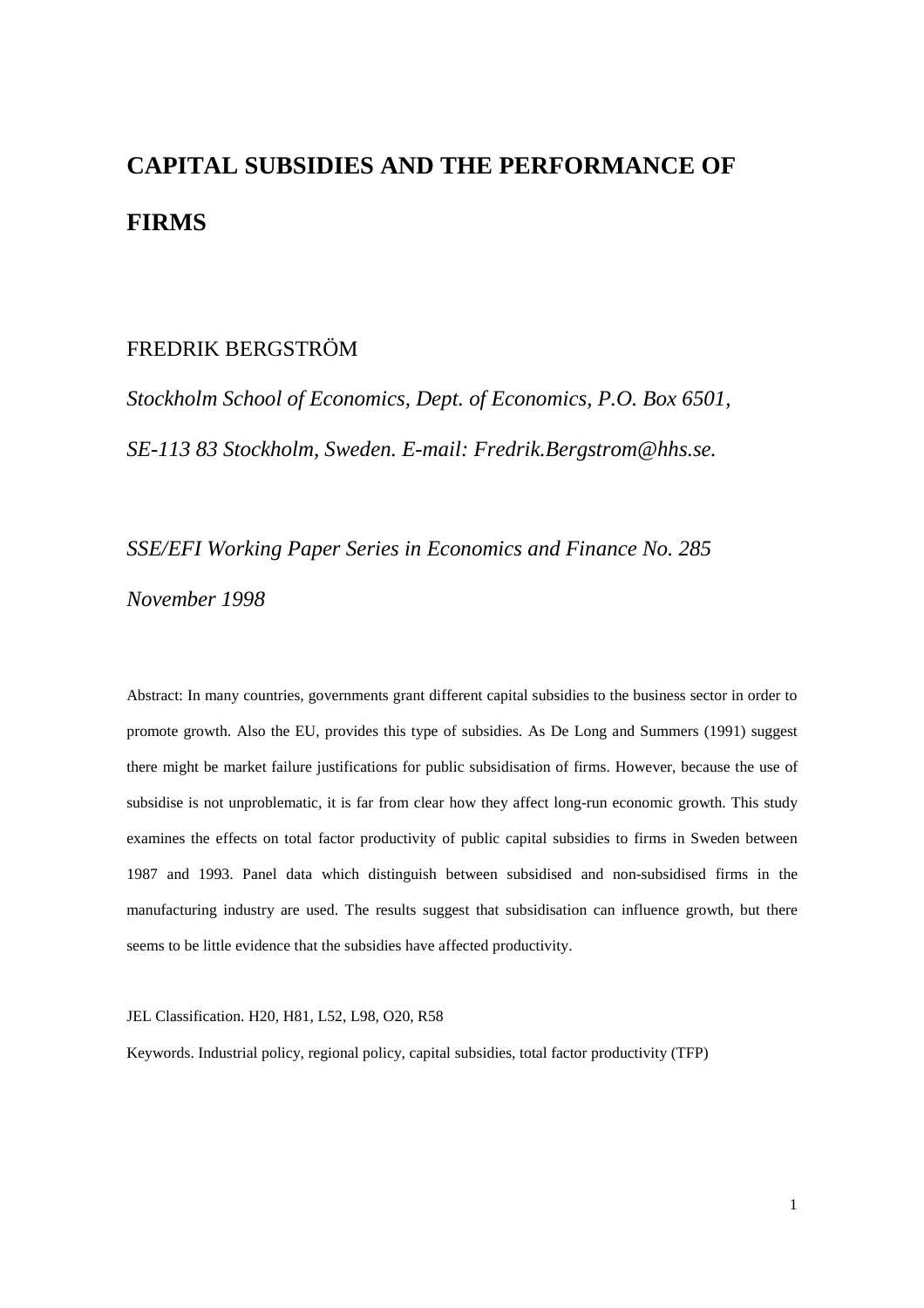## 1. INTRODUCTION

-

De Long & Summers (1991) assert that investment in machinery and equipment has a positive influence on productivity growth and that the private return from equipment investment is below the social return. If their conclusions are correct, one implication would be that investment subsidies, which several governments, as well as the EU, have granted to the business sector, may have contributed to increased economic growth.<sup>1</sup> However, even if market failures exist which might justify government interventions, subsidisation of investments is not unproblematic. Financing the subsidies gives rise to deadweight losses, and because politicians and bureaucrats might be more interested in maximising political objectives than in economic efficiency, resources might be suboptimally allocated. Moreover, because subsidisation might give rise to both allocative and technical (X-) inefficiencies, it is far from clear whether subsidisation of investments is good or bad for long-term growth. Empirically, an earlier study of Korea (Lee, 1996) and another of Japan (Beason and Weinstein, 1996) both suggest that government intervention have negative effects on productivity growth.

The purpose of this study is to examine the effects on productivity, at the firm level, of capital subsidies that have been used in Sweden. Even though there are theoretical and some empirical indications that producer subsidies do not have a positive effect on productivity growth, there are several reasons why there is a need for more empirical studies in general and particularly in Sweden. First, the use of different types of investment subsidy has been much more important in Sweden than in Japan and Korea, and since Sweden became a member of the EU, the role of different types of producer subsidy will continue to be important in the foreseeable future. Second, although Sweden also has a long tradition of this type of "industrial policy" and although there are, to the best of our knowledge, no earlier systematic studies of productivity effects of subsidies, policy-makers in Sweden have for a long time asserted that different types of producer subsidy are growth enhancing. But are they? Finally, because Beason and Weinstein (1996)

<sup>&</sup>lt;sup>1</sup> See OECD (1993, 1996) and EU (1996) for an international overview of the use of producer subsidies. See Blomström, Lipsey and Zejan (1996) for a general critique of De Long and Summers.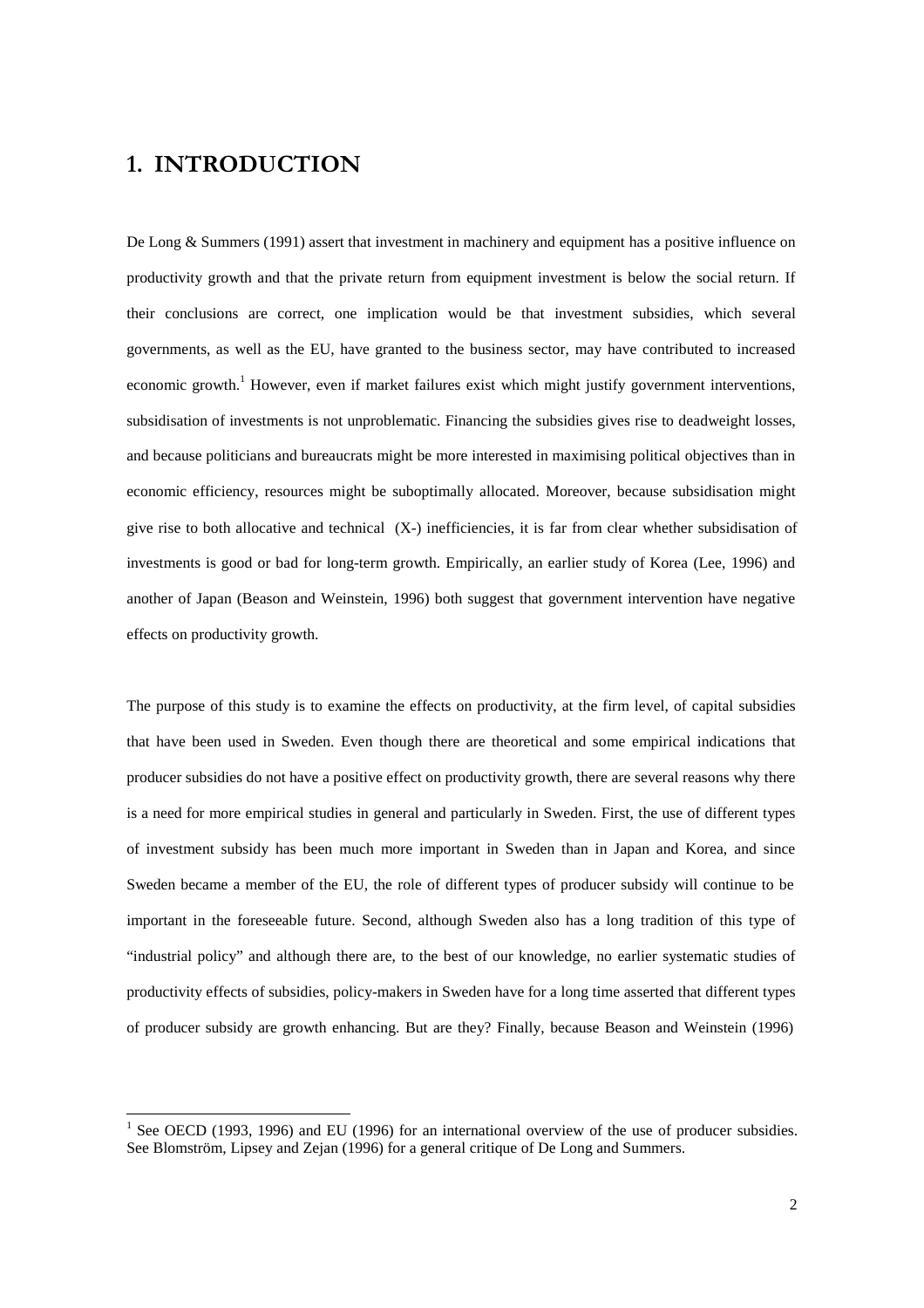and Lee (1996) used aggregated data in their studies, a detailed study at the firm level can give some additional information about the effects of government intervention.

To study the effects of Swedish industrial policy, we have collected a set of data of subsidised and nonsubsidised manufacturing firms for the period 1987-1993. By comparing the two types of firm and by estimating production functions, where we control for different factors that might affect productivity, we examine if there are any differences in productivity performance between the firms in the years after the subsidies were granted.

Many types of subsidy have been used in Sweden to support industry. In this study, we concentrate on regional policy subsidies. The subsidies that are examined are regional policy subsidies, whose main objectives have been to uphold and increase employment and growth in the northern regions of the country, and especially in the so called support areas. Basically, two types of support have been granted: general ones (e.g. lowered employer fees and employment support), which are granted to all firms that belong to the support areas, and selective ones (e.g. localisation subsidies and loans, different types of development support, support to sparsely populated areas and loans to investment firms), which the firms must apply for. Totally, about 1.7 billion  $SEK^2$  have been granted annually in the 1980s and early 1990s.<sup>3</sup>

In this study we examine only the selective subsidies. These subsidies constitute about half of all regional policy subsidies (see NUTEK 1993:43). They are largely capital subsidies, where the total capital cost for the investment is subsidised by up to 40 %. For a firm to be eligible for a subsidy, it must be used primarily for investments in machinery and buildings. Moreover, if a firm is to be granted a subsidy it must be relatively profitable, and it must promise to increase the number of employees. The supports are administrated primarily by local officials. Larger supports are granted either by NUTEK (the Swedish Industrial Board for Industrial and Technical Development), which is the support-granting authority that monitors the supports, or the government.

 $2^2$  \$1 = 8 SEK, in February 1998.

<sup>&</sup>lt;sup>3</sup> See SOU 1996:69 and NUTEK 1993:43 for more detailed descriptions of the different types of support that are granted to industry in the support areas.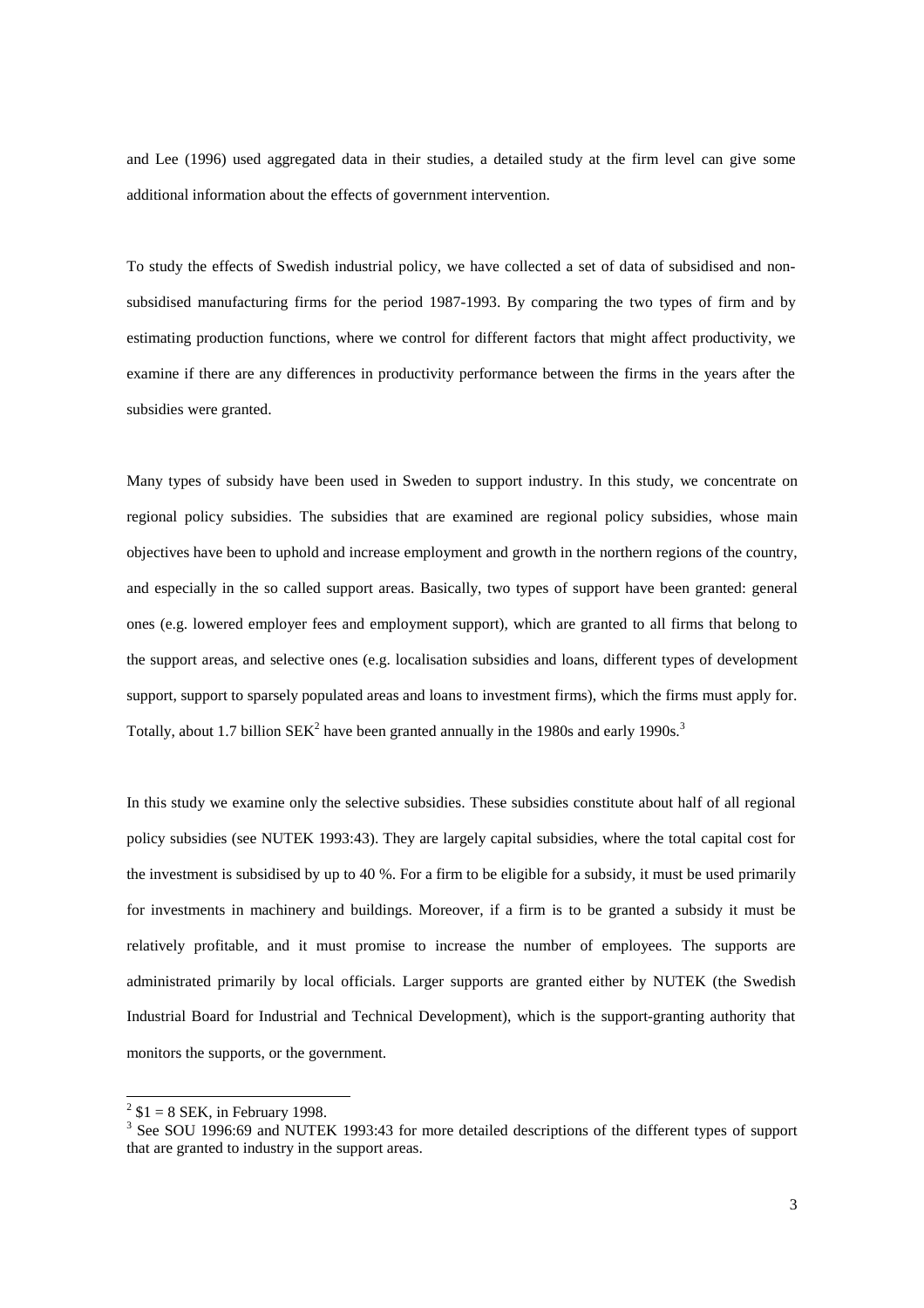The remainder of the paper is organised as follows. In section 2, a theoretical framework is presented. In section 3, we discuss how we can test the effects of the subsidies empirically. In section 4, the data and some characteristics of the firms are presented. Section 5 presents the results and finally, section 6 concludes.

#### 2. CAPITAL SUBSIDIES AND PRODUCTIVITY

Why should the government grant subsidies to firms located in backward regions? In the literature on regional economics one line of research argues that various forms of market failure give rise to agglomeration effects. For example, economies of scale and location advantages associated with easy access to large markets, skilled labour and technological knowledge, in combination with migration of the most highly skilled members of the labour force from the lagging regions, might lead to growing polarisation between different regions.<sup>4</sup> To soften this development the government can grant different types of support (e.g. direct subsidies and subsidised loans) and/or reduce taxes to firms located in the backward regions or to firms that decide to relocate in the backward regions.<sup>5</sup>

Although subsidisation of the business sector in the backward regions can lead to an increase of employment and capital investments, the main question is whether it can affect productivity. Productivity is important because of its implications for long-term growth. There are at least two reasons to suspect a

<sup>&</sup>lt;sup>4</sup> Note, however, that the results of several studies suggest that per capita incomes across regions converge rather than diverge (see e.g. Sala-i-Martin, 1996, and Persson, 1997).

<sup>&</sup>lt;sup>5</sup> See Begg (1989) and Tsoukalis (1997) for a discussion about why regional disparities might arise and why government interventions are important. In the official motivations for regional policy subsidies, market failure arguments are often used. For example, the European Investment Bank (EIB) claims: "At times of weak economic performance there would, without corrective mechanisms, be a tendency for capital investment and hence growth and employment within a unified economic area to gravitate largely towards the most prosperous regions. This is relevant to Europe, where two thirds of the regions accounting for 50% of its population still have a below-average per capita product. … That is why, in accordance with its primary remit, the EIB devotes on average more than two thirds of its financing to the development of regions facing structural or industrial redevelopment problems. Such operations interlink with grants from the Structural Funds managed by the European Commission in a mutually reinforcing way." (From the homepage of the European Investment Bank, http://www.eib.org/obj/dev.htm, 1 August, 1997).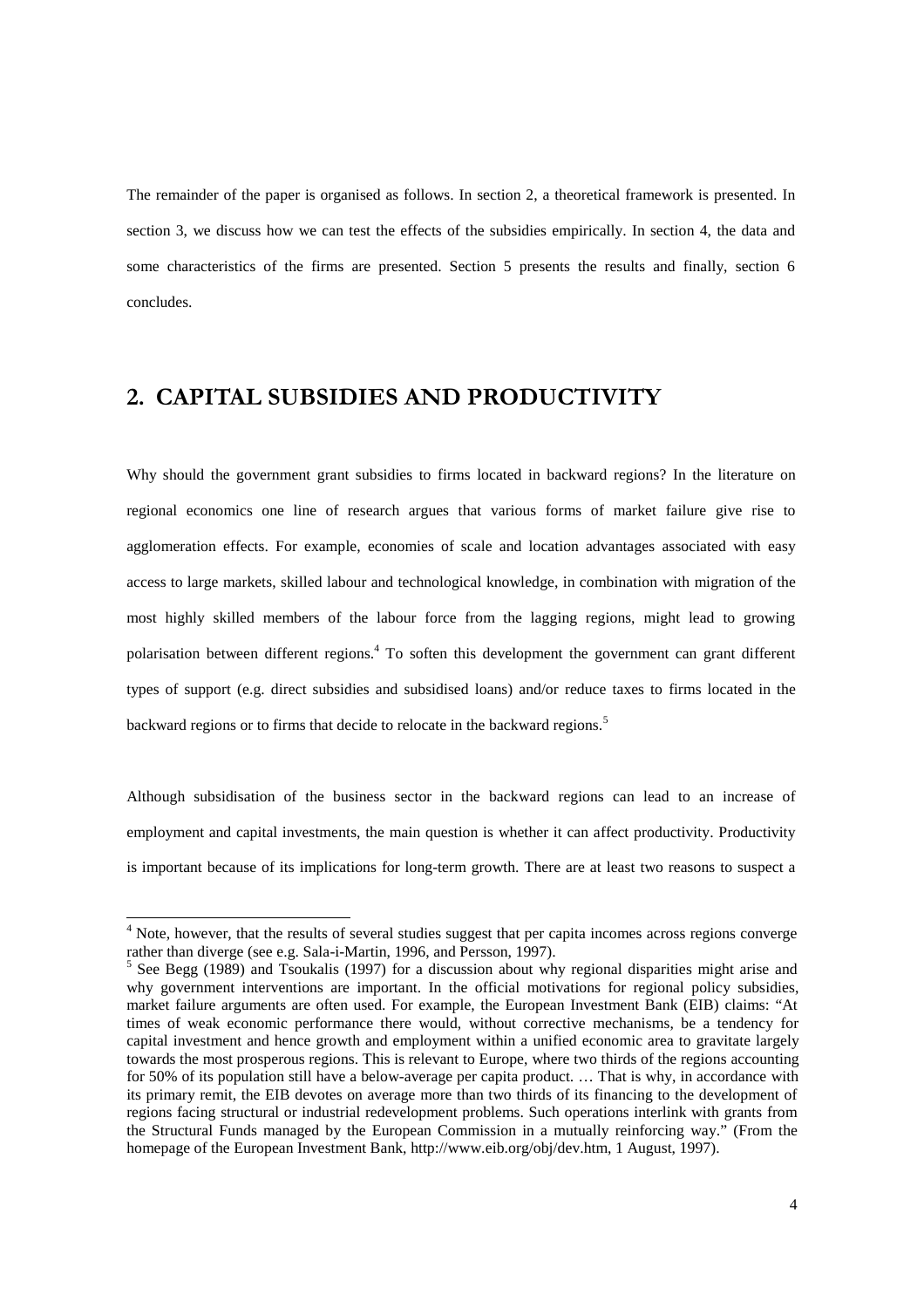positive connection between subsidisation and productivity. First, if the subsidies help to advance the technological development of the recipient firms then productivity increases. Second, if the subsidies can help the firms to better utilise economies of scale, productivity might increase as well.

However the use of producer subsidies is not unproblematic. Although governments argue that subsidies are growth enhancing and that they will allocate the resources efficiently, the "true" intentions might be to gain votes and/or to favour politically influential groups.<sup>6</sup> A consequence of this view is that resources might be transferred to less productive firms, or as Olson (1982, p. 63) argues: "Special-interest groups also slow growth by reducing the rate at which resources are reallocated from one activity or industry to another in response to new technologies or conditions. One obvious way in which they do so is by lobbying for bail-outs of failing firms, thereby delaying or preventing the shift of resources to areas where they would have a greater productivity".

Another problem with subsidisation, which we examine in more detail in the empirical part of this paper, is that it might make firms less productive for at least two reasons. First, because a subsidy gives the recipient firms an incentive to change the mix of capital and labour, it can give rise to allocative inefficiencies in the sense that a firm which, for example, is granted an investment subsidy might over-invest in capital. Second, subsidisation can give rise to technical  $(X<sub>-</sub>)$  inefficiencies. If the subsidy is captured by the firms as higher profits, then it gives the company stakeholders, in particular managers and workers, the potential to capture these profits in the form of slack or lack of effort. Leibenstein (1966, p. 408) has argued that monopolies which earn supernatural profits tend to be less efficient (i.e. more X-inefficient) because: "... where the motivation is weak, firm management will permit a considerable degree of slack in their operations and will not seek cost-improving methods". Similarly, if the subsidies help the supported firms to avoid bankruptcy then these firms are not forced to re-organise their activities and improve their performance to the same extent as non-supported firms, which are facing potential bankruptcy.<sup>7</sup> Finally,

 $6$  See e.g. Mitchell & Munger (1991) for a survey of interest group theories.

<sup>&</sup>lt;sup>7</sup> See Burton (1983, p.44) for a discussion along these lines. Schmidt (1991) shows, among other things, that the managements of firms that are more likely to be liquidated have an incentive to work harder for cost reductions in order to avoid liquidation. A similar argument has been put forward by Dahmén (1998). He argues that it is important to distinguish between competitiveness and development potential. The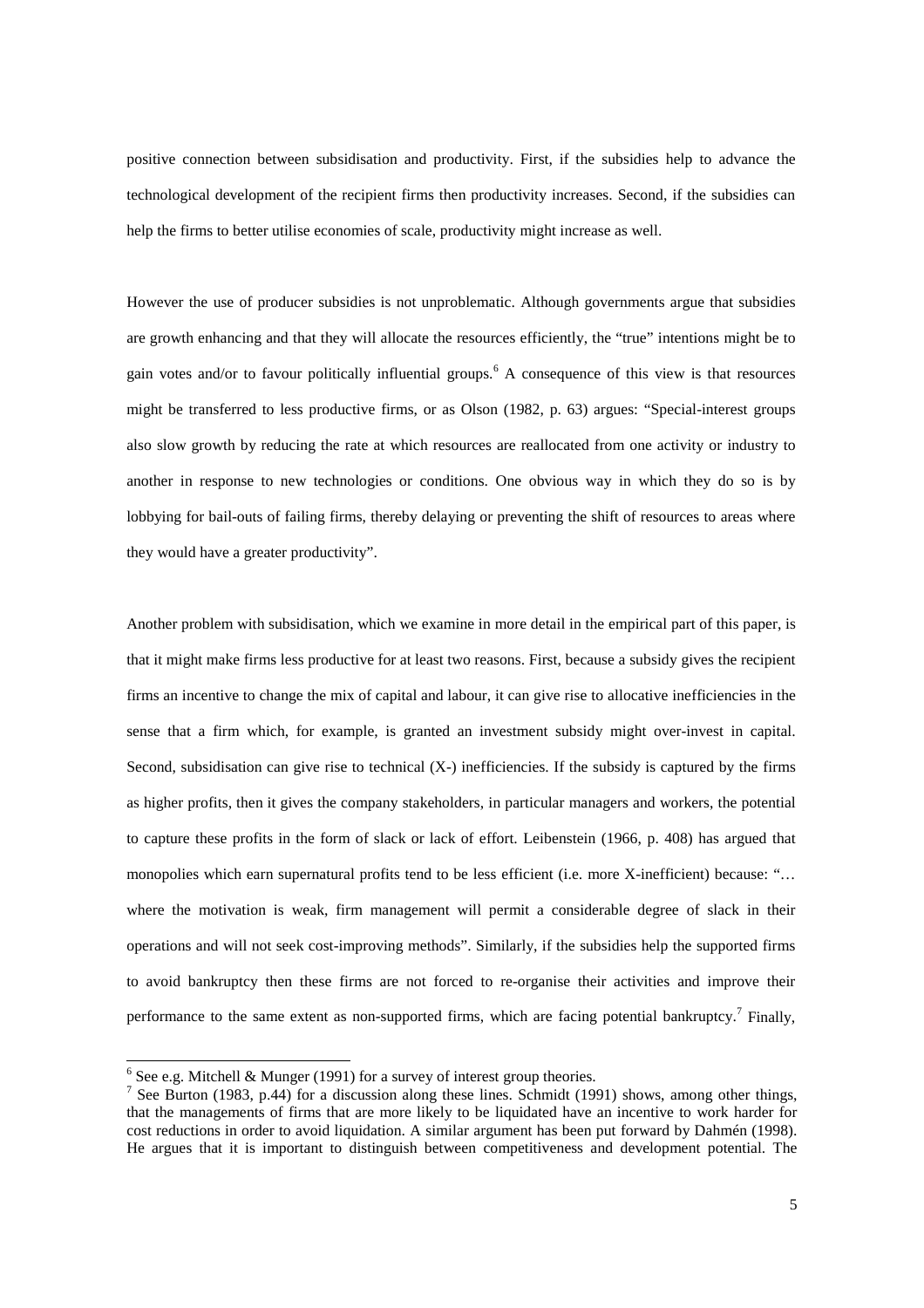firms which are potential recipients of subsidies might, if the pay-off is high enough, become more interested in investing in subsidy-seeking activities (e.g. lobbying) than other more productive activities (e.g.  $R&D$  investments).<sup>8</sup>

Empirically, some studies have systematically examined industrial policy targeting and industry performance. A recent study by Lee (1996), for example, finds that the South Korean government has primarily targeted low-productivity industries since the 1960s. Furthermore, it is found that Korean industrial policies have not been successful in promoting productivity growth. As a plausible explanation for the results Lee suggests that targeted industries might have become less productive because targeting, which can be seen as a form of protection, decreases competition, which in turn might make firms less efficient. See also Beason & Weinstein (1996), who report similar results for Japanese industrial policy.

#### 3. AN EMPIRICAL FRAMEWORK

l

On the basis of the discussion in the preceding section, there is a possibility that subsidised firms might become less productive over time. To examine the effects of subsidies (as well as other industrial policy measures) on productivity a standard approach in the literature on industrial policy is to examine if a vector of policy variables can be used after controlling for various differences between the examined industries, to

former is related to prices and costs of production while the latter, which is most important for long term growth, has to do with the possibilities and the ability to bring in something new and more productive. If a firm's profits and liquidity improve, due to e.g. a devaluation or a subsidy which eases the transformation pressure that the firm is exposed to, "It cannot be ruled out that efforts expended on finding ways to something new can seem less urgent, and those measures which the transformation pressure calls forth are postponed", (p.70). That is to say, the firm might not fully utilise its development potential.<br><sup>8</sup> See Baumel (1000), who argues that the ellecation of productive entrepreneurial as

See Baumol (1990), who argues that the allocation of productive entrepreneurial activity is heavily influenced by the relative payoffs that society offers to such activities compared with unproductive activities. Similarly, Kornai (1986, p.10) argues that subsidisation might give rise to soft budget constraints which might lead to inefficient use of resources: "The most important issue is dynamic adjustment. If the budget constraint is hard, the firm has no other option but to adjust to unfavourable external circumstances by improving quality, cutting costs, introducing new products or new processes, i.e. it must behave in an entrepreneurial manner. If however the budget constraint is soft such productive efforts are no longer imperative. Instead the firm is likely to seek external assistance asking compensation for unfavourable external circumstances. The state is acting like an overall insurance company taking over all the moral hazards with the usual well known consequences: the insured will be less careful in protecting his wealth".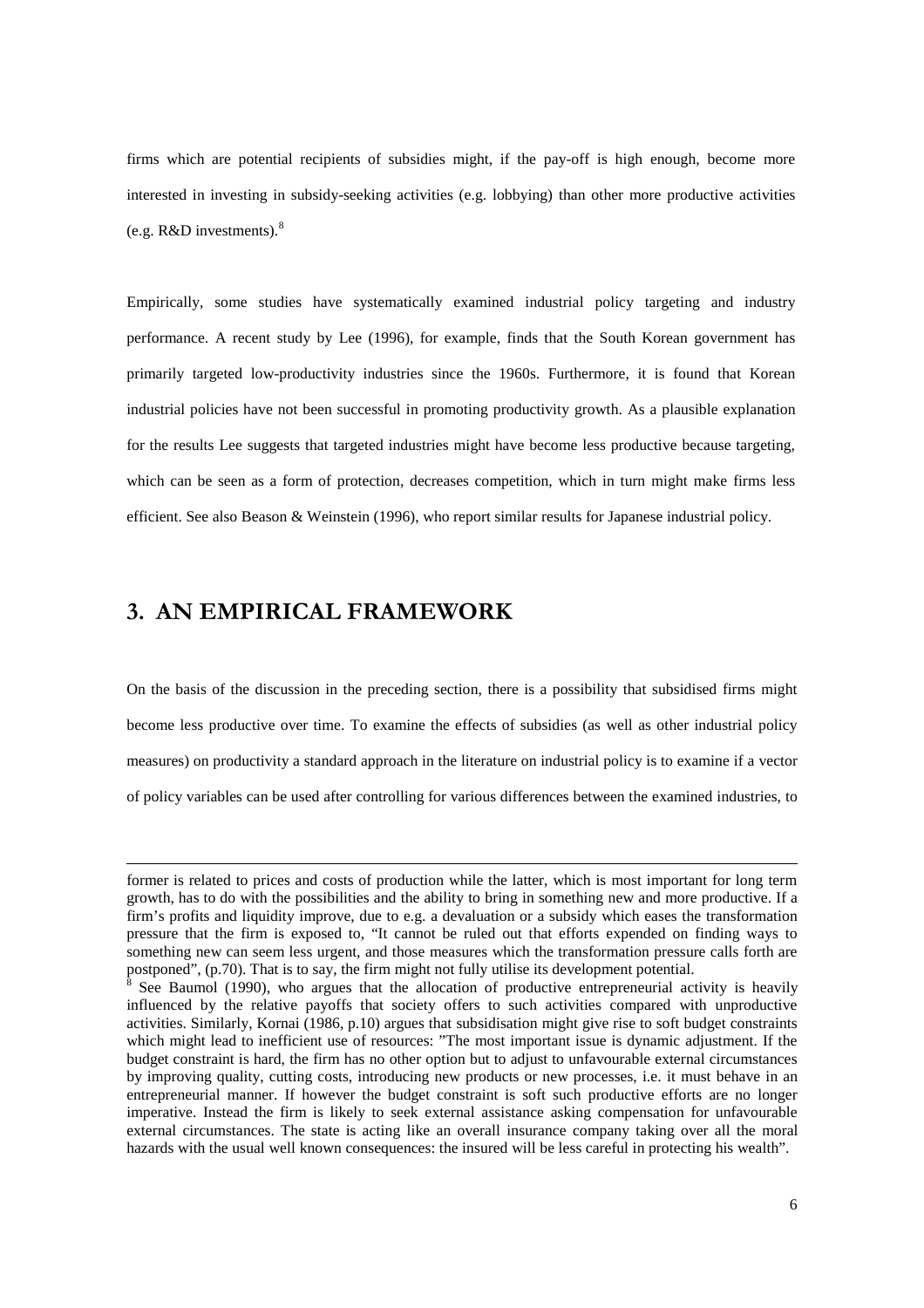explain some industry performance variable.<sup>9</sup> In this paper a similar approach is chosen to evaluate the performance of the firms that have been granted regional policy supports. Because the subsidies basically are capital subsidies the analysis focuses on a capital-augmenting production function model.<sup>10</sup> This model consists of four variables: output (Y), capital (K), labour (L) and "effectiveness" of capital (A). The production function is defined as follows:

$$
Y(t) = F(K(t)A(t), L(t)),
$$
\n<sup>(1)</sup>

where t denotes time. The growth rate of Y is a function of the growth rate of K, L and A:

$$
\dot{Y}(t) = \frac{\partial Y(t)}{\partial K(t)} \dot{K}(t) + \frac{\partial Y(t)}{\partial A(t)} \dot{A}(t) + \frac{\partial Y(t)}{\partial L(t)} \dot{L}(t),
$$
\n(2)

where a dot denotes a time derivative, and  $\partial Y / \partial K$  and  $\partial Y / \partial A$  denote  $[\partial Y / \partial (AK)]A$  and  $[\partial Y / \partial (AK)]K$ , respectively. Dividing both sides by Y(t) and rewriting yields

$$
\frac{\dot{Y}(t)}{Y(t)} = \frac{K(t)}{Y(t)} \frac{\partial Y(t)}{\partial K(t)} \frac{\dot{K}(t)}{K(t)} + \frac{A(t)}{Y(t)} \frac{\partial Y(t)}{\partial A(t)} \frac{\dot{A}(t)}{A(t)} + \frac{L(t)}{Y(t)} \frac{\partial Y(t)}{\partial L(t)} \frac{\dot{L}(t)}{L(t)}
$$
\n
$$
\equiv \alpha_K(t) \frac{\dot{K}(t)}{K(t)} + R(t) + \alpha_L(t) \frac{\dot{L}(t)}{L(t)}
$$
\n(3)

<sup>&</sup>lt;sup>9</sup> See e.g. Beason & Weinstein (1996) and Lee (1996).

<sup>10</sup> Alternatives to the capital-augmenting definition of technological progress are either a Hicks neutral definition,  $Y = AF(K, L)$ , or a labour-augmenting definition,  $Y = F(K, AL)$ . If one uses Cobb-Douglas production functions then the definition of the type of technological process is essentially the same.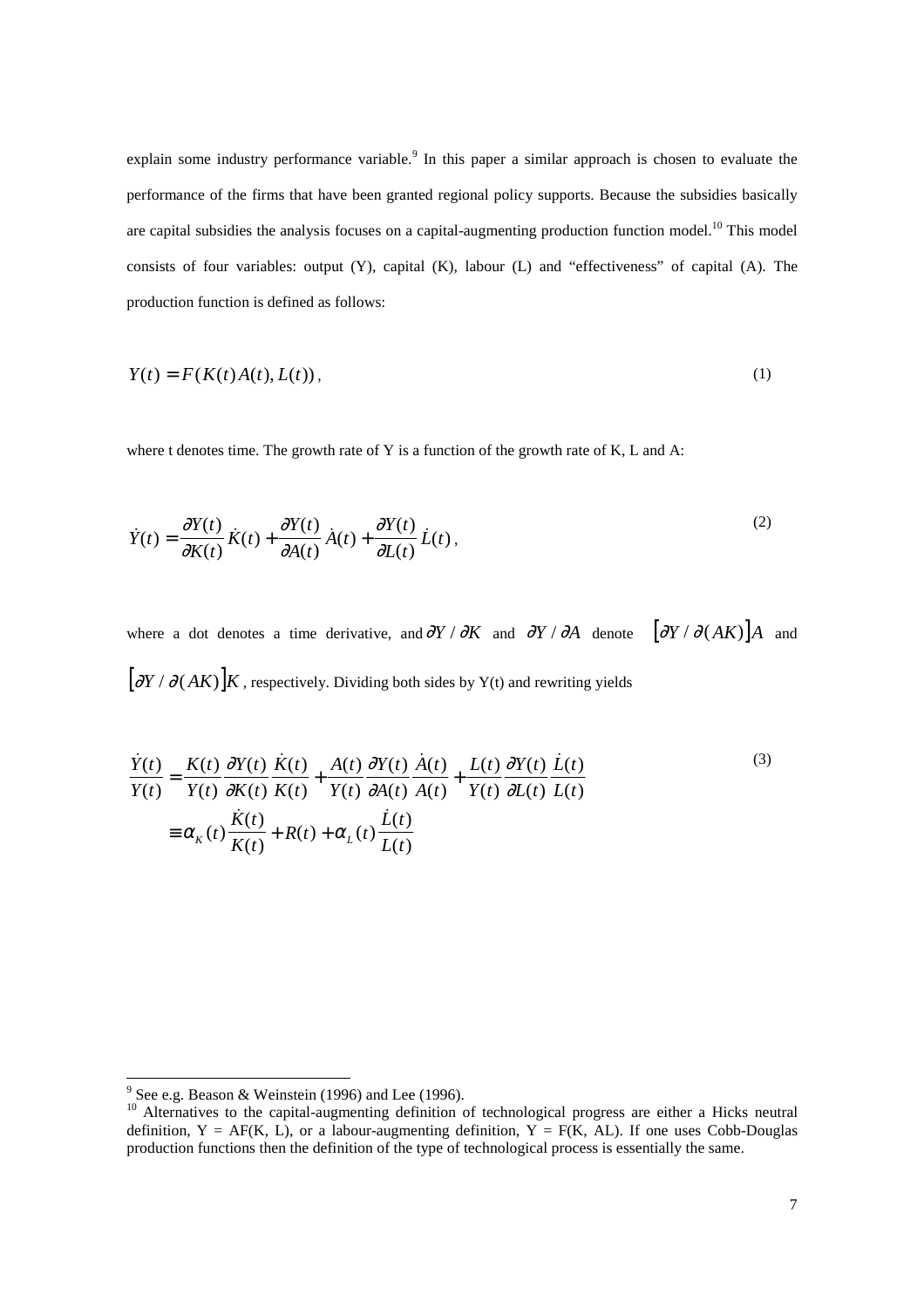where  $\alpha_{\kappa}(t)$  and  $\alpha_{\kappa}(t)$  are the elasticities of output with respect to K and L, respectively.  $R(t)$  reflects all sources of growth other than the contribution of capital and labour. If output is measured as value added then  $R(t)$  measures total factor productivity growth (TFP-growth).<sup>11</sup>

Because the firms which are granted a capital subsidy must promise to hire more employees, the subsidies can lead to an increase of total output in three ways: either through an increase in K and/or L or through  $R(t)$ . If  $R(t)$  is positive the firm can produce more over time with given inputs, i.e. productivity growth is positive. To examine how subsidies affect productivity growth we assume that  $R(t)$  can be expressed as a function of subsidies and a vector X. The X vector consists of various factors that might affect productivity growth. That is to say  $R(t)$  can be expressed as follows:

$$
R(t) = h(SUBSIDY, X)
$$
\n<sup>(4)</sup>

To test if the subsidies affect productivity growth positively or negatively, a panel data set which consists of a large number of subsidised and randomly chosen non-subsidised manufacturing firms is examined and a variable is included which measures how large subsidies a firm has been granted. To be able to isolate the effects of the subsidies the X vector should, ideally, consist of all factors that affect productivity growth and which differ between the two types of firms. For example, variables which measure competitive conditions, organisational influences and labour relations might be important.<sup>12</sup> However, due to data limitations at the firm level many variables which it might be relevant to include have been excluded. The X vector consists of three variables: the age of the firm, a location factor, and industry dummies.

 $11$  Like most other studies of productivity growth, our analysis focuses on the growth of value added and not on growth of output (total real sales). Output and value added are related to each other in the following way:  $Q = F(AK, L, I)$ , where Q is total real output, I is intermediate goods and A, K and L are as in the text. Change of total output can be written as  $dQ = (F_{AK}K)dK + (F_{AK}A)dA + F_LdL + F_1dI$ , where  $F_h$  denotes the partial derivative. Rearranging gives  $dQ$  -  $F_1dI$  = change of (real) value added =  $(F_{AK}K)dK + (F_{AK}A)dA + F_1dL$ .

See Caves & Barton (1990, Ch. 5) for a further discussion about various variables which might affect performance of firms.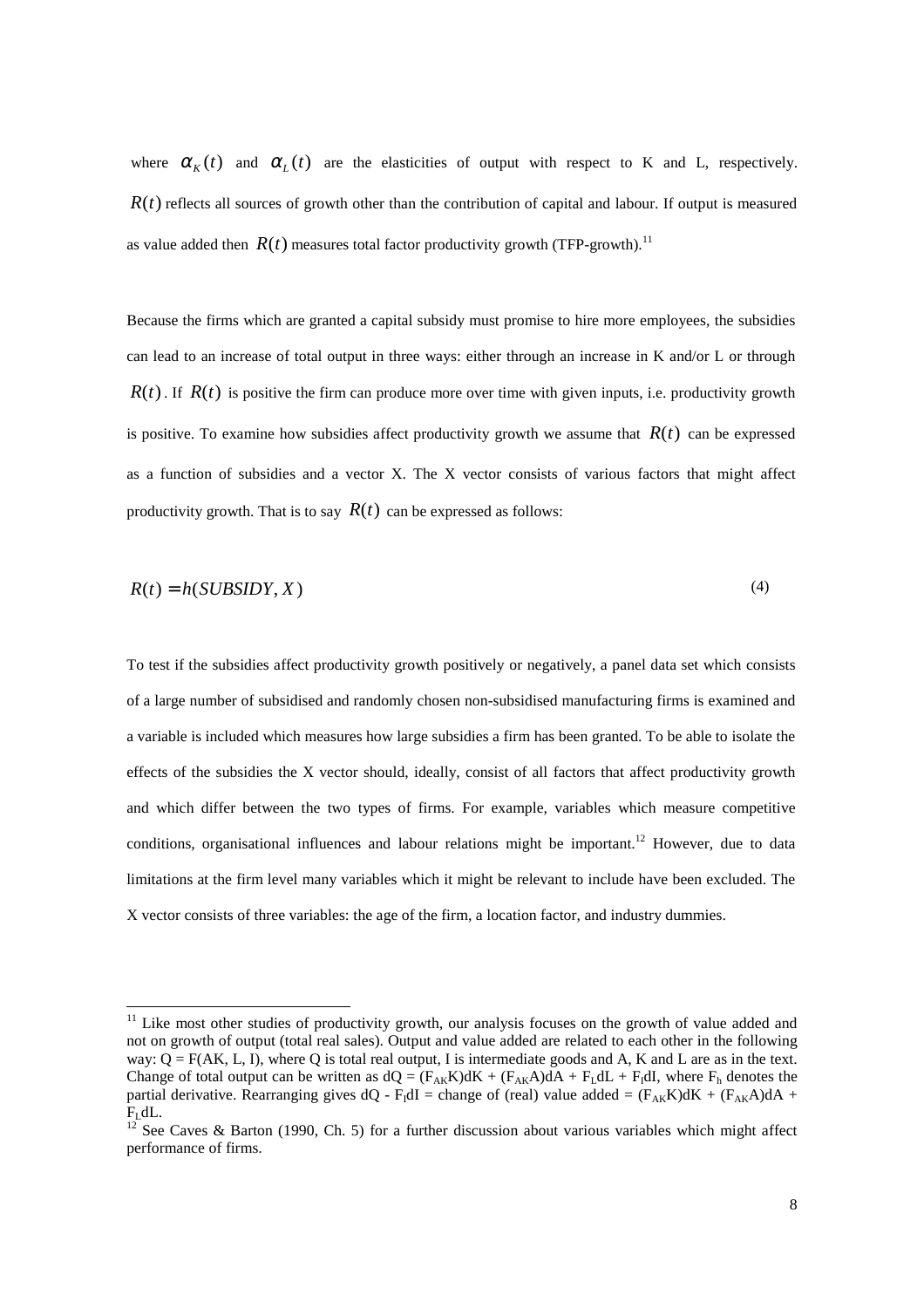An effect which might affect productivity is related to learning by doing, which is supposed to be related to the age of a firm. An older firm is expected to become more productive over time if for instance it has improved its organisation and learned how to utilise the workers and the capital in the best possible way.<sup>13</sup> On the other hand, an older firm might have become petrified in some sense or might not have as strong an incentive as a younger firm to invest in new technology.<sup>14</sup> Moreover, due to vintage effects a younger firm might be more productive if its capital stock is more modern than the capital stock of an older firm.<sup>15</sup>

In the official motivations for the support it is also argued that regional policy subsidies are motivated because it is more troublesome to run a business in the sparsely populated areas (the so called support areas) in the north of Sweden. Similarly, in the growth literature, and as we discussed in section 2, it has been argued that firms which are located closer to larger markets are more productive than firms located in the periphery. Because some firms are located inside the support areas and some firms outside the support areas (about 80% of the non-supported firms) and because we like to control for the effect of localisation, an area dummy variable has been included.

Finally, to control for differences across industries ISIC 2-digit level industry dummies are included. The industry dummies pick up the influence of factors that are common to all firms that belong to the same industry. The statistical model which is finally estimated is specified as follows:

$$
GROWTHY_{i,t-t_0} = b_0 + b_1 GROWTHK_{i,t-t_0} + b_2 GROWTHL_{i,t-t_0} + b_3 AGE_{i,t-t_0} + b_4 AREA_{i,t-t_0} + b_5 SUBSIDY_{i,t-t_0} +
$$
  
+ Industry dummies +  $e_{i,t-t_0}$ 

 $^{13}$  An example of this process is the so called Horndahl-effect, see Lundberg (1961) or Ohlin (1962).

<sup>&</sup>lt;sup>14</sup> In the endogenous growth literature on leapfrogging a similar argument has been put forward. Nations (as well as regions and firms) that have a great deal of experience with an old technology may not be able to take advantage of new technologies because they do not have such strong incentives as nations which are not as dependent of old technology to implement the new technology, see e.g. Brezis et al (1993) for a discussion.

<sup>&</sup>lt;sup>15</sup> Wolff (1996) finds that the vintage effect is an important determinant of the post-1973 productivity slowdown among OECD countries.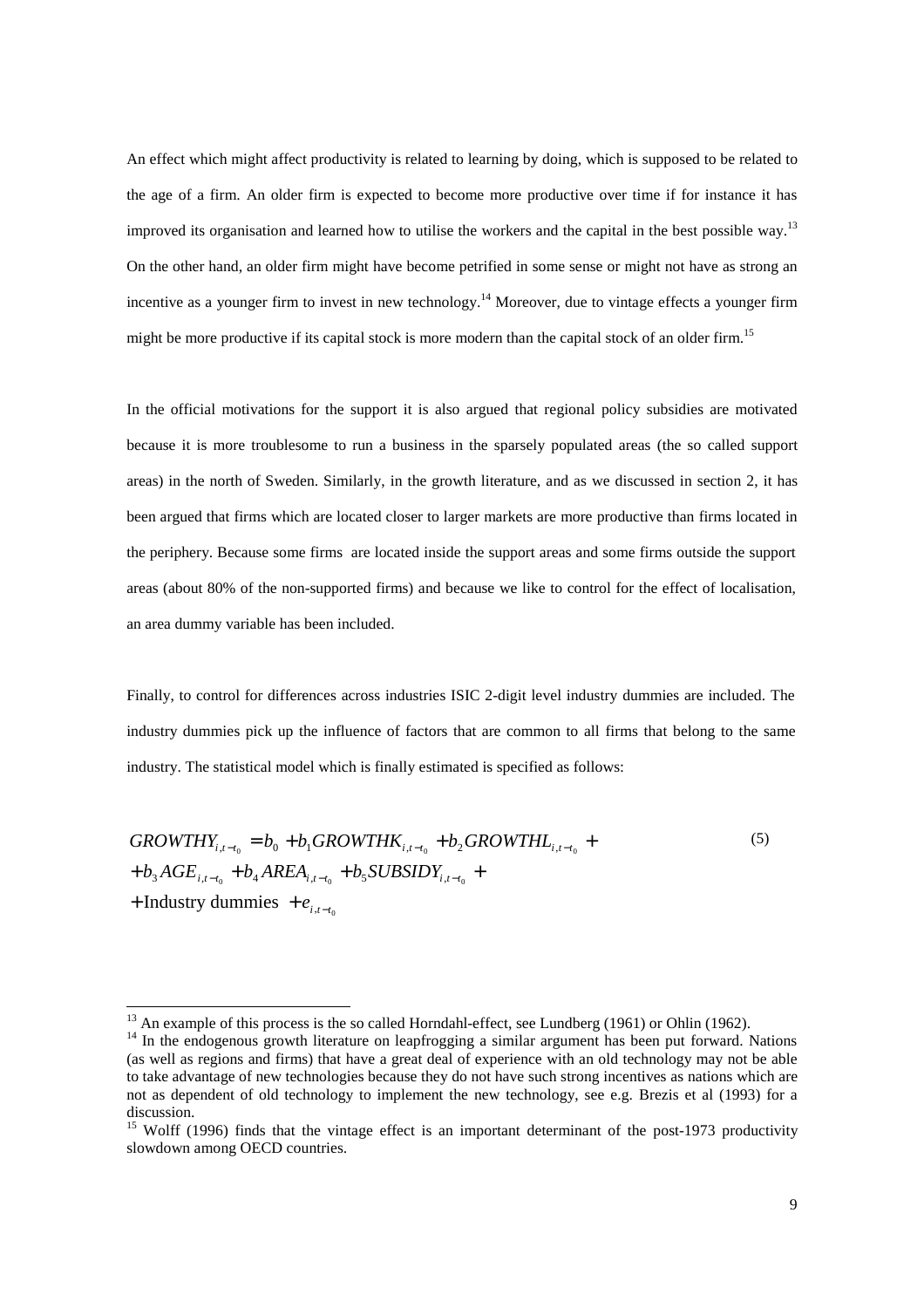where *GROWTHY*<sub>i,t-t<sub>0</sub></sub> is firm i's growth of value added for various periods.<sup>16</sup> Value added is defined as operating profits after depreciation plus wages. *GROWTHK*<sub>i,t-t<sub>0</sub></sub> and *GROWTHL*<sub>i,t-t<sub>0</sub></sub> are growth of the capital stock and the number of employees, respectively. The capital stock is defined as the book value of total assets. The number of employees is used because data do not allow us to use a more precise measure (e.g. total working hours).  $AGE_{i,t_0}$  is defined as the year firm i was founded.  $AREA_{i,t_0}$  is a dummy variable which takes on the value one for firms located in the support areas and zero otherwise.<sup>17</sup> *SUBSIDY<sub>ite</sub>* measures the total value of all subsidies (in M.SEK) firm i has been granted between 1989 and 1993 divided by the number of employees in 1989.  $e_{i,t-t_0}$  is the error term. To examine if the effects of the subsidies change over time the model is re-estimated for four periods: 1989-90, 1989-91, 1989-92, and 1989-93, respectively.

### 4. DATA

To estimate (5) a data set which consists of subsidised and non-subsidised manufacturing firms has been constructed. Information from NUTEK has helped us to identify a group of firms which received their first capital subsidy in 1989. Both financial and some non-financial information for all firms has been collected from UC AB, a credit report firm that collects annual reports from every Swedish firm,. The firms in the control group, which have been randomly selected from the whole population of firms, have not received any subsidies between 1980 and 1995.<sup>18</sup>

Several selection criteria have been used. The first problem is to decide how long one should follow the firms after the subsidies have been granted. If one uses a period that is too short, there is a risk the the

l

<sup>&</sup>lt;sup>16</sup> All variables are in 1994 prices.

 $17$  The support areas are defined in SOU 1996:69.

<sup>&</sup>lt;sup>18</sup> Note that both types of firm might have received other subsidies. Unfortunately data do not allow us to control for this problem.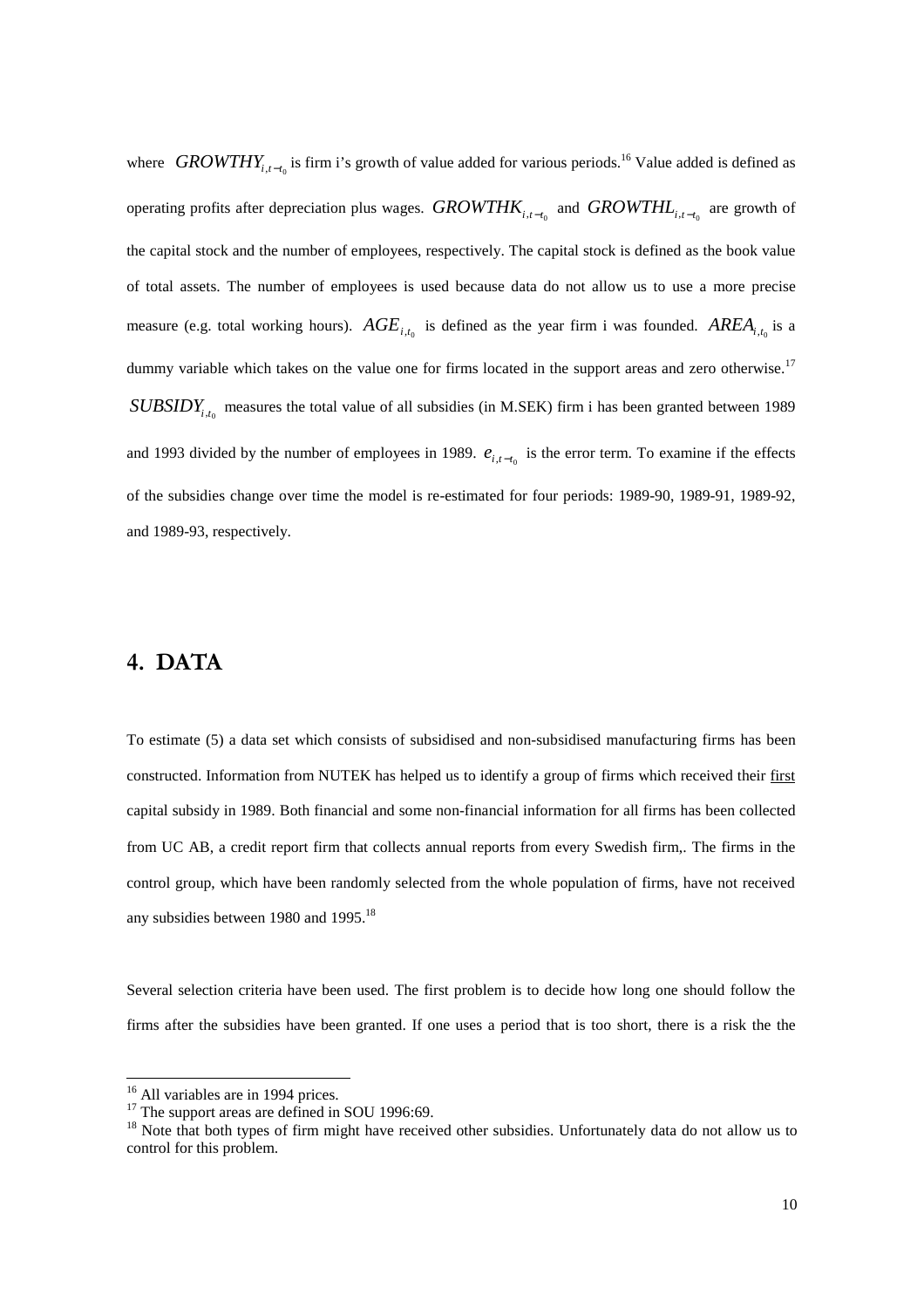evaluation will misrepresent the success/failure of the subsidies. Having too long a time span might make it difficult to isolate the effects of the support. What is too short and too long is difficult to say. We follow the firms from 1987 until 1993. Information for 1987 and 1988 has been collected so as to be able to examine the historical performance of the firms. Due to data limitations, 1993 is chosen as the terminal year. A problem with our data set is the missing observations. In 1989 there are 832 non-subsidised firms and 72 subsidised. In 1993 the numbers of firms have dropped to 634 and 56 respectively. Firms are missing for at least three reasons: they have been liquidated, they have merged with other firms or the lack of observations for some years has made it impossible to calculate the measures of change that we utilise in the estimations. Missing observations might be a problem if e.g. low productivity firms to a larger extent are missing for one group; then the estimations might overestimate the performance for this group. However, this is probably not a severe problem because the proportions of missing observations are about the same for both groups.

Because the capital subsidies that are studied in this paper are primarily granted to the manufacturing industry (see Table 1) another selection criterion is that only manufacturing firms are examined. Moreover, all firms have between 1 and 75 employees and none had an operating income of zero in 1989. These criteria were used in order to remove very small and inactive firms, and large firms. Finally, only jointstock companies are studied.

**Table 1. Distribution of support between 1983 and 1994. 1994 prices.**

| .<br>.                    | .   |            |           | .<br>. |  | .           |                              |
|---------------------------|-----|------------|-----------|--------|--|-------------|------------------------------|
| TCTC<br>12 IC             |     |            |           |        |  |             | Total support<br>**          |
| Share of support, %<br>** | ∼ ⊥ | <u>. .</u> | $\ddotsc$ |        |  | $\sim$<br>∸ | C <sub>F</sub><br>ĸ<br>D.SEN |

<sup>&</sup>lt;sup>a</sup> ISIC is ISIC 68 which is called SNI 69 in Sweden. 1 = Agriculture, forestry, hunting and fishing; 2 = Mining and quarrying;  $3 =$  Manufacturing industry;  $4 =$  Electricity and water services;  $5 =$  Construction; 6  $=$  Wholesale and retail trade, restaurants and hotels;  $7 =$  Transport and communication;  $8 =$  Finance, insurance, real estate and business services; 9 = Community, social and personal services. Source: NUTEK and own calculations.

In Table 2 some characteristics of the supports are summarised. In 1989 there were 832 non-supported firms and 72 supported firms. Between 1989 and 1993 the supported firms were granted about 73.4 M.SEK, which corresponds to about 1.02 M.SEK per firm or 70.5 T.SEK per employee.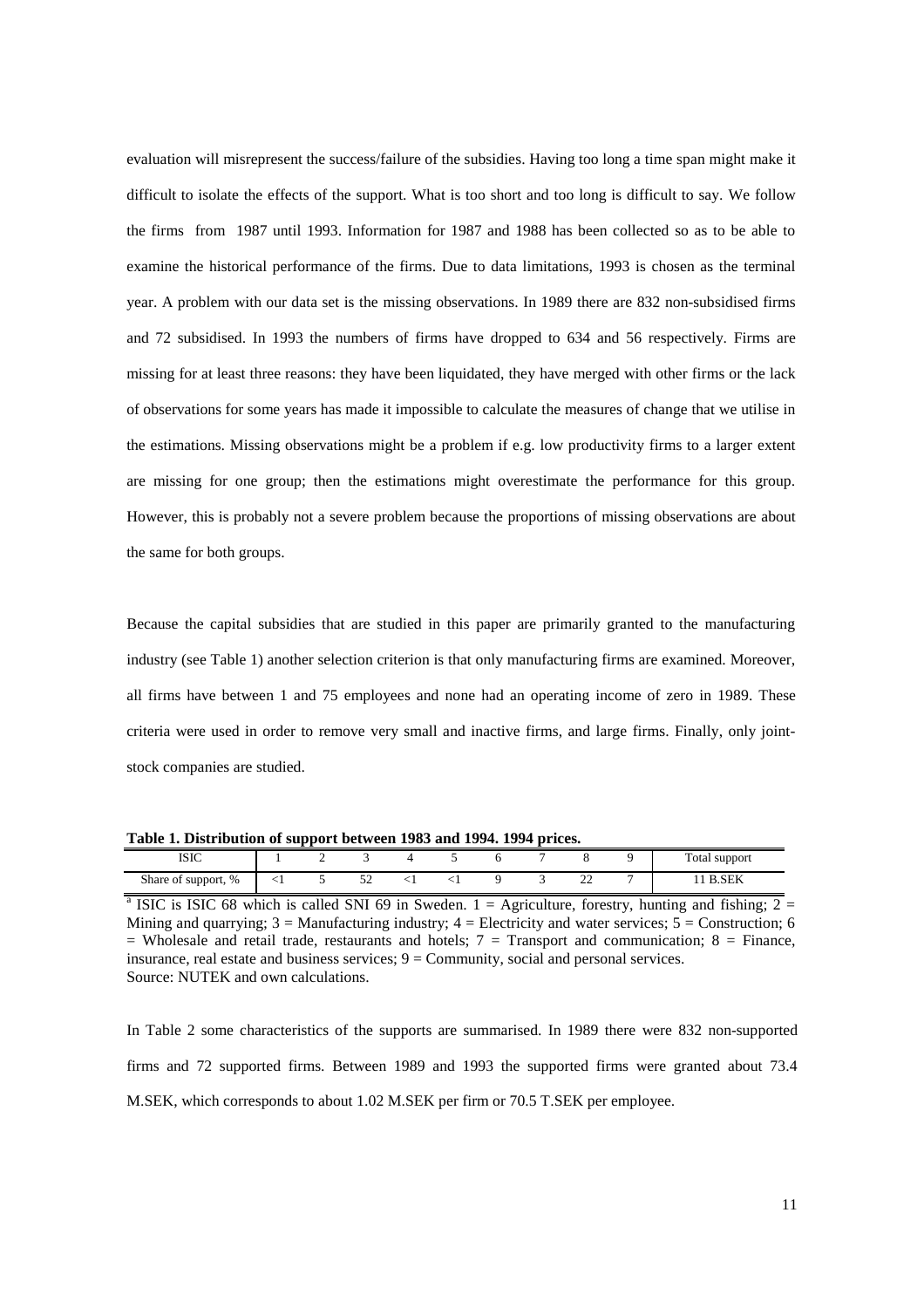|                                             | Non-supported firms | Supported firms |
|---------------------------------------------|---------------------|-----------------|
| No. of obs. per sample in 1989              | 832                 |                 |
| Total support 1989-1993, M.SEK <sup>a</sup> |                     | 73.4            |
| Avg. supp./firm., M.SEK                     |                     | 1.02            |
| Avg. supp./employee, T.SEK                  |                     | 70.5            |

**Table 2. Size of samples and distribution of support in 1989.**

 $a$  1994 prices.

## 5. RESULTS

A problem when one tries to evaluate the effects of subsidies is to assess to what extent the historical performance of subsidised firms affects their future performance. If they performed worse than the nonsubsidised ones prior to the year the subsidies were granted, and if this development continues after the subsidies have been granted, then it is difficult to assess how the subsidies have affected the firms' development. To examine if there are any historical differences between the firms a standard logit model is estimated, which examines if different firm characteristics can be used to discriminate between the two types of firm.<sup>19</sup> The dependent variable is the binary variable TYPE, which is defined as.

 $\text{TYPE}_i = \begin{cases} 1 & \text{Subsidised firm} \\ 0 & \text{Non-subsidised firm} \end{cases}$  $\mathsf{L}$ 1 0

and the probability that a firm *i* is granted a subsidy is estimated as a function of k explanatory variables.

Table 3 displays the result of the estimation. Column 1 reports the results for 1989. The only significant differences between the firms are that the subsidised firms to a larger extent are located in the support areas, that they are younger and that they are less labour productive. The capital intensity coefficient has a positive sign but is insignificant at the 10% level (p-value  $= 11\%$ ). In column 2 a group of variables which measure change between 1987 and 1989 are included (change of value added, number of employees,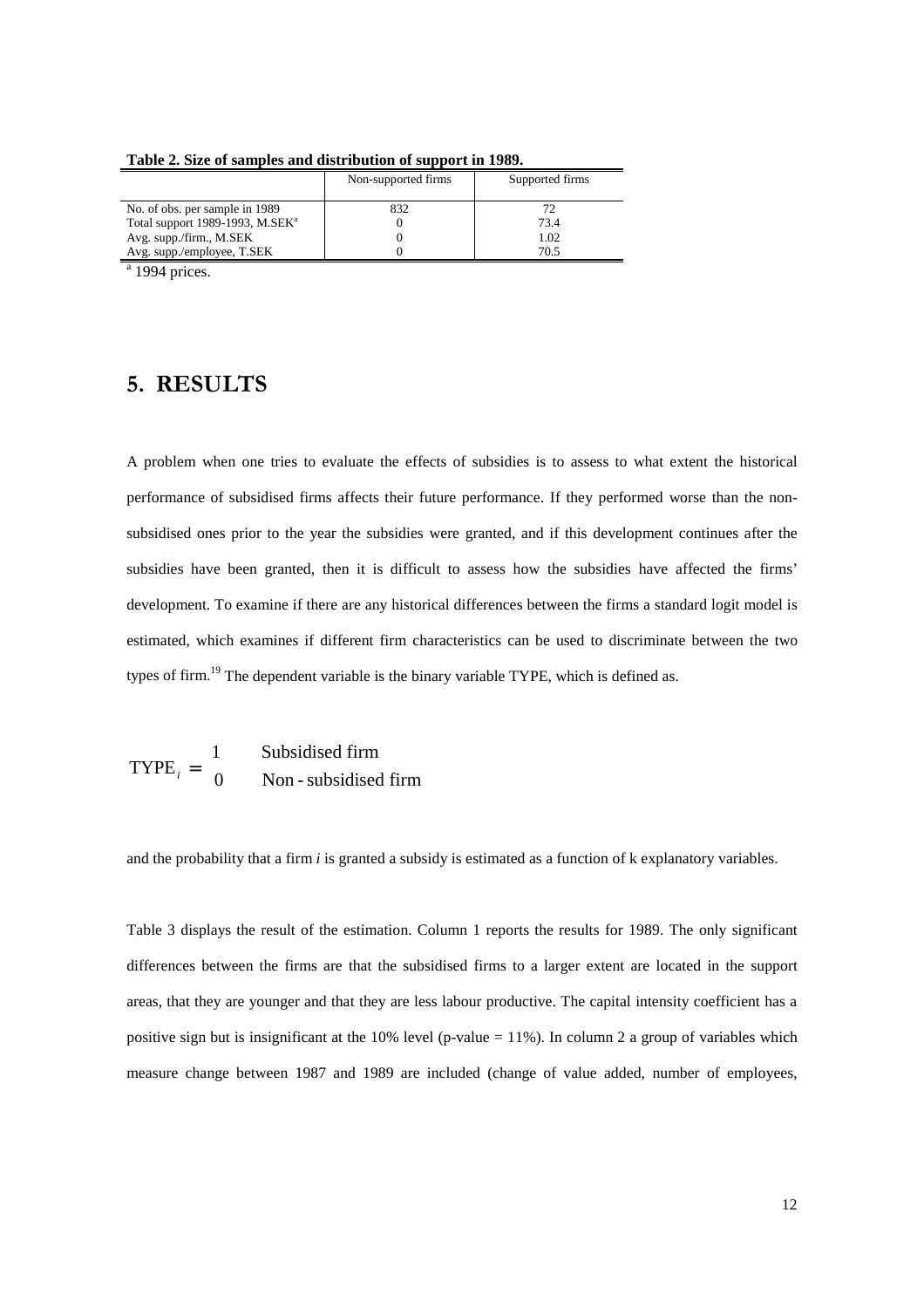capital, labour productivity and capital intensity). The coefficients should be carefully interpreted because 37 out of 72 non-supported firms were missing. None of the included variables are significant, i.e. it seems as if the firms have performed equally well before the subsidies were granted.

| socialcient commutes for the fo<br>Dependent variable: Type of firm (TYPE)                                 |             |                |  |  |  |  |
|------------------------------------------------------------------------------------------------------------|-------------|----------------|--|--|--|--|
|                                                                                                            | 1           | $\overline{c}$ |  |  |  |  |
| Variables                                                                                                  |             |                |  |  |  |  |
| Y (Value added)                                                                                            | 3.2E-09     | 6.6E-08        |  |  |  |  |
|                                                                                                            | 0.04        | 0.47           |  |  |  |  |
| K (Capital stock)                                                                                          | 1.5E-08     | 2.3E-08        |  |  |  |  |
|                                                                                                            | 0.73        | 0.85           |  |  |  |  |
| L (Number of employees)                                                                                    | 0.02        | $-0.005$       |  |  |  |  |
|                                                                                                            | 1.05        | $-0.17$        |  |  |  |  |
| AGE (Year firm was founded)                                                                                | 0.05        | 0.006          |  |  |  |  |
|                                                                                                            | $3.75^a$    | 0.42           |  |  |  |  |
| AREA (Support area dummy)                                                                                  | 2.12        | 2.18           |  |  |  |  |
|                                                                                                            | $7.58^a$    | $5.43^{\circ}$ |  |  |  |  |
| Y/L (Labour productivity)                                                                                  | $-2.2E-06$  | $-2.3E-06$     |  |  |  |  |
|                                                                                                            | $-1.73^{c}$ | $-0.98$        |  |  |  |  |
| K/L (Capital intensity)                                                                                    | 3.7E-07     | 4.5E-07        |  |  |  |  |
|                                                                                                            | 1.63        | 1.45           |  |  |  |  |
|                                                                                                            |             | 0.01           |  |  |  |  |
| $Y_{87-89}$                                                                                                |             |                |  |  |  |  |
|                                                                                                            |             | 0.09           |  |  |  |  |
|                                                                                                            |             |                |  |  |  |  |
| $K_{\rm 87-89}$                                                                                            |             | 0.46           |  |  |  |  |
|                                                                                                            |             | 1.02           |  |  |  |  |
|                                                                                                            |             |                |  |  |  |  |
| $\dot{L}_{87-89}$                                                                                          |             | $-0.12$        |  |  |  |  |
|                                                                                                            |             |                |  |  |  |  |
|                                                                                                            |             | $-0.31$        |  |  |  |  |
|                                                                                                            |             |                |  |  |  |  |
| $VL_{87-89}$                                                                                               |             | $-0.11$        |  |  |  |  |
|                                                                                                            |             | $-0.38$        |  |  |  |  |
|                                                                                                            |             |                |  |  |  |  |
|                                                                                                            |             | $-0.40$        |  |  |  |  |
| $KL_{87-89}$                                                                                               |             |                |  |  |  |  |
|                                                                                                            |             | $-0.76$        |  |  |  |  |
|                                                                                                            |             |                |  |  |  |  |
| Constant                                                                                                   | $-7.50$     | $-4.43$        |  |  |  |  |
|                                                                                                            | $-6.47^a$   | $-3.50^a$      |  |  |  |  |
| Log Likelihood                                                                                             | 199.25      | 114.28         |  |  |  |  |
| N (No. of supp. firms)                                                                                     | 896 (72)    | 659 (35)       |  |  |  |  |
| Notes: t-statistics in italics. $\alpha$ , $\alpha$ and $\alpha$ indicate significance at 1, 5 and 10 per  |             |                |  |  |  |  |
|                                                                                                            |             |                |  |  |  |  |
| tailed test. $Y_{87-89}$ , $K_{87-89}$ , $L_{87-89}$ , $V_{87-89}$ and $KL_{87-89}$ measure change of valu |             |                |  |  |  |  |

**Table 3. Coefficient estimates for the logit model.**

Notes: t-statistics in italics.  $\alpha$ ,  $\beta$  and  $\alpha$  indicate significance at 1, 5 and 10 percent respectively, using a two-<sub>87-89</sub>, *VL*<sub>87-89</sub> and *KL*<sub>87-89</sub> measure change of value added, capital, labour, labour productivity, and capital intensity between 1987 and 1989, respectively.

Does subsidisation affect the firms' productivity performance? The growth accounting framework, presented in section 3, says that any correlation between a policy variable and output growth could come from two effects. First, the subsidies may influence capital accumulation and thus output growth. And

<sup>&</sup>lt;sup>19</sup> See Maddala (1989) for a discussion about logit models. An alternative to the logit model is the probit model. Probit models have also been estimated in this study. The estimated parameters differed slightly but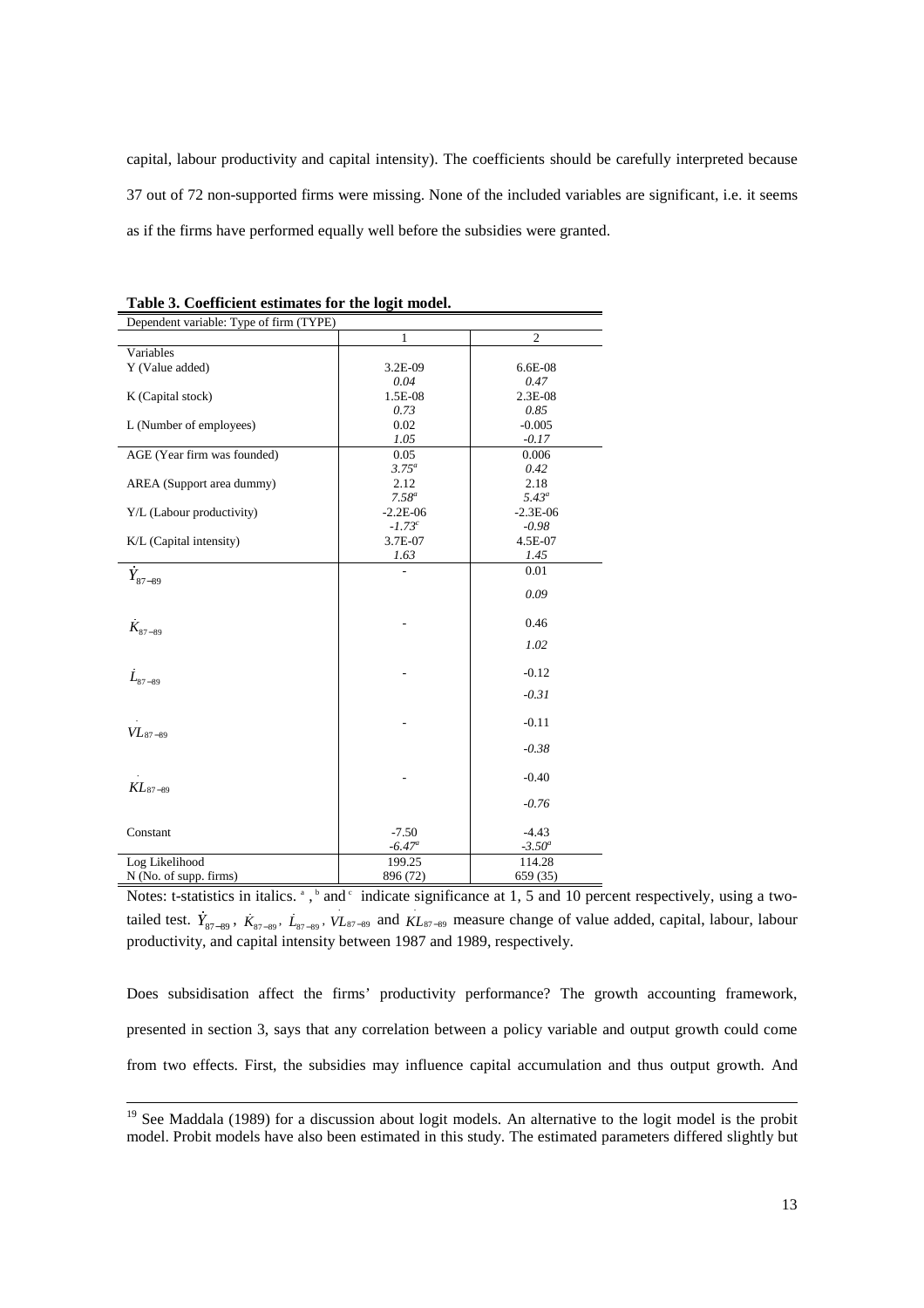second, they could affect the output growth by influencing TFP growth. To answer the question we begin by examining Table 4 which displays the correlation between SUBSIDY and change of value added, capital and labour for various periods. The table suggests that there is a positive correlation between subsidisation and the three variables.

By estimating (5) the effects of subsidisation on TFP growth can be isolated. Table 5 displays the results of the estimations for the period 1989 to 1993. Pre-testing revealed heteroskedasticity so the estimates for all regressions have been corrected, using White's (1980) method. The table suggests that during the first year after the subsidies were granted subsidised firms seem to be more productive (Col. 1). However, by extending the period of evaluation it seems as if after the first year productivity growth decreases compared with that of the non-subsidised firms (Cols. 2-4).

Examination of different influence statistics revealed that outliers might have affected the results. To control to what extent this was a problem the regressions were reestimated using a bounded influence estimation technique which minimises the influence of influential outliers.<sup>20</sup> The results of the estimations are displayed in Columns 5-8. The most important changes are that the coefficient values for the capital and labour elasticities drop considerably. The result, that the more subsidies a firm is granted the more inefficient it becomes, is relatively robust. The SUBSIDY variable follows the same pattern as in the OLS estimations. In the short run productivity growth increases but after the first year it begins to drop and after three years the subsidised firms are significantly less efficient than the non-subsidised firms.

**Table 4. Correlation matrix for support per employee (SUBSIDY) and growth of value added (***GROWTHY***), labour (***GROWTHL***) and capital (***GROWTHK*) **for various years.**

|                | 1989-90 | 1989-91 | 1989-92 | 1989-93 |
|----------------|---------|---------|---------|---------|
| <b>GROWTHY</b> | 0.10    | 0.14    | 0.05    | 0.08    |
| <b>GROWTHL</b> | 0.28    | 0.23    | 0.24    | 0.23    |
| <b>GROWTHK</b> | 0.12    | 0.15    | 0.12    | 0.12    |

l

the qualitative results did not change.

 $20$  The influence of outliers is minimised using DFFITS as weights. See Maddala (1989, pp. 417) for a further discussion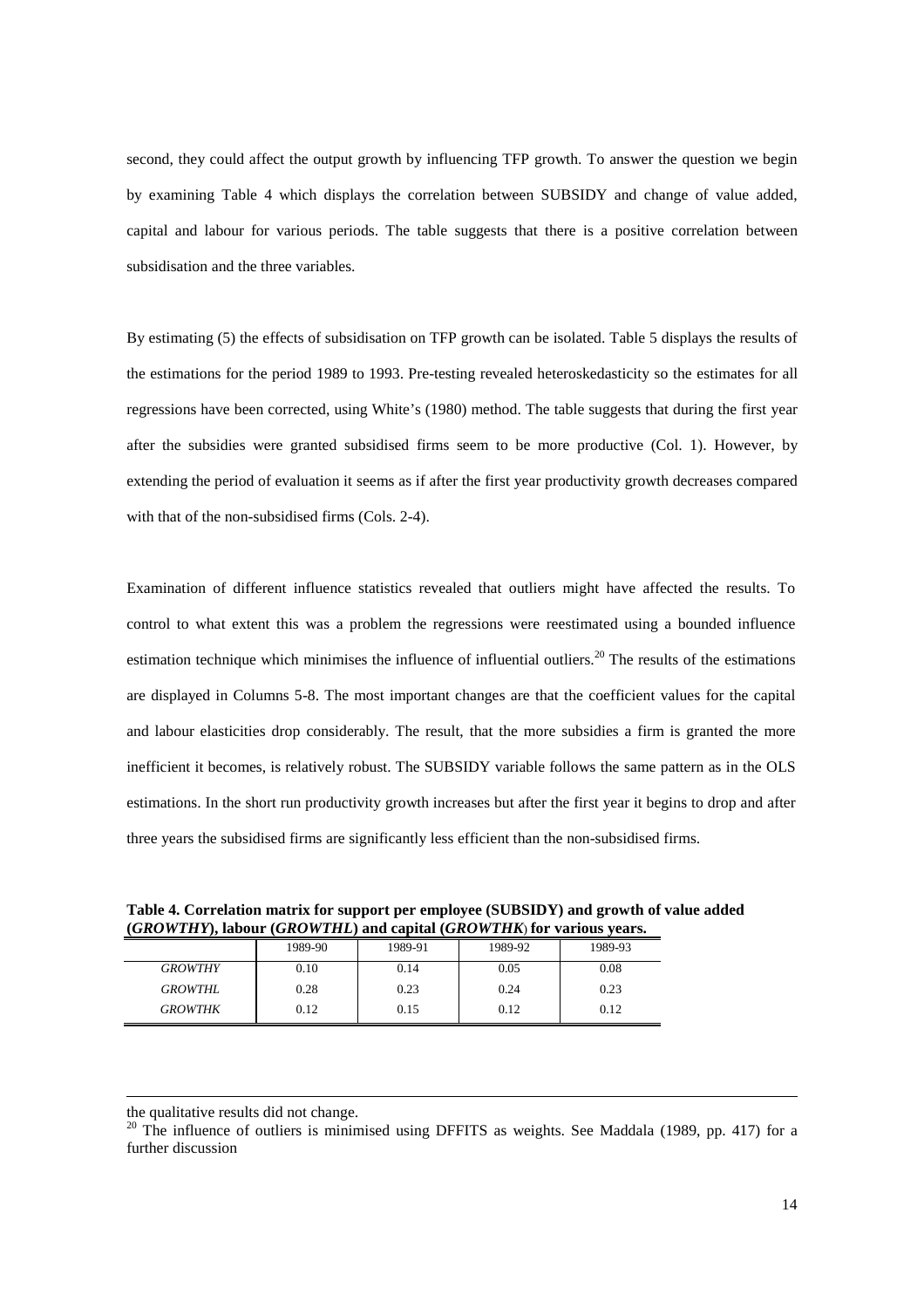| Dependent variable: Growth of value added (GROWTHY) |                   |                |                   |                   |                              |            |                   |                |  |
|-----------------------------------------------------|-------------------|----------------|-------------------|-------------------|------------------------------|------------|-------------------|----------------|--|
|                                                     |                   |                | <b>OLS</b>        |                   | Bounded influence estimation |            |                   |                |  |
|                                                     |                   | $\overline{c}$ | 3                 | 4                 | 5                            | 6          |                   | 8              |  |
| Year                                                | 1989-90           | 1989-91        | 1989-92           | 1989-93           | 1989-90                      | 1989-91    | 1989-92           | 1989-93        |  |
| Variables                                           |                   |                |                   |                   |                              |            |                   |                |  |
| Constant                                            | $-0.44$           | $-2.02$        | 7.33              | 7.96              | 0.03                         | 0.14       | 0.79              | 0.72           |  |
|                                                     | $-0.73$           | $-0.62$        | 1.47              | 1.46              | 0.22                         | 0.73       | 1.47              | 1.29           |  |
| <b>GROWTHK</b>                                      | 0.07              | $-0.78$        | 2.62              | 2.77              | 0.26                         | 0.31       | 0.46              | 0.43           |  |
|                                                     | 0.27              | $-0.47$        | 1.81 <sup>c</sup> | 1.82 <sup>c</sup> | $4.34^{\circ}$               | $2.81^a$   | $2.88^a$          | $2.72^{\circ}$ |  |
| <b>GROWTHL</b>                                      | $-0.80$           | 2.42           | 2.67              | 2.26              | 0.66                         | 1.03       | 1.15              | 1.33           |  |
|                                                     | $-0.89$           | $5.26^a$       | $5.09^a$          | $4.44^{\circ}$    | $5.94^{\circ}$               | $2.89^{a}$ | 4.07 <sup>a</sup> | $3.99^{a}$     |  |
| AGE                                                 | 0.009             | 0.04           | $-0.10$           | $-0.10$           | $-0.001$                     | $-0.003$   | $-0.01$           | $-0.01$        |  |
|                                                     | 1.02              | 0.80           | $-1.28$           | $-1.25$           | $-0.44$                      | $-1.15$    | $-1.38$           | $-1.37$        |  |
| AREA                                                | $-0.14$           | $-0.44$        | 1.32              | 1.54              | 0.01                         | 0.08       | 0.07              | 0.08           |  |
|                                                     | $-1.18$           | $-0.60$        | 1.30              | 1.37              | 0.30                         | 0.91       | 0.83              | 0.85           |  |
| <b>SUBSIDY</b>                                      | 1.93              | $-1.66$        | $-8.14$           | $-4.57$           | 0.29                         | $-0.71$    | $-1.53$           | $-0.84$        |  |
|                                                     | 1.71 <sup>c</sup> | $-0.76$        | $-2.61^a$         | $-2.30^{b}$       | 1.07                         | $-1.02$    | $-1.98^{b}$       | $-1.09$        |  |
| $R^2_{adj}$                                         | 0.09              | 0.51           | 0.48              | 0.43              | 0.15                         | 0.23       | 0.24              | 0.31           |  |
| $\mathbf{F}$                                        | 7.01              | 62.27          | 50.34             | 38.61             | 10.77                        | 19.26      | 18.89             | 24.56          |  |
| $\mathbf N$                                         | 829               | 780            | 724               | 690               | 829                          | 780        | 724               | 690            |  |
| No. of Sup.                                         | 63                | 63             | 59                | 56                | 63                           | 63         | 59                | 56             |  |
| firms                                               |                   |                |                   |                   |                              |            |                   |                |  |

**Table 5. Subsidisation and productivity growth.**

Note: The OLS estimations in Cols. 1-4 are based on White's (1980) adjustment for heteroskedasticity. The bounded influence estimations in Cols. 5-8 minimise the influence outliers have on the estimated coefficients, see Maddala (1989, pp. 417) for a description of the technique. t-statistics in italics.  $\degree$ ,  $\degree$  and  $\degree$ indicate significance at 1, 5 and 10 percent respectively, using a two-tailed test. Industry dummies at the two-digit industry level (ISIC 31-39) are estimated and available upon request from the author.

One explanation for the lower TFP growth of subsidised firms might be that it was firms with economic problems that applied for and were granted the supports. However, the fact that no larger differences in performance could be found between the firms prior to 1989 indicates that it was relatively normal firms which were subsidised. Therefore it seems, instead, as if effects of subsidisation which give rise to allocative inefficiencies (a suboptimal mix of labour and capital) and/or technical (X-) inefficiencies (the management has captured the subsidies in the form of slack or lack of effort and/or they have become more interested in subsidy-seeking activities than productive activities) were more important than the positive effects (e.g. investment in new technologies which help firms to advance their technological development). That is to say, the results suggest that subsidisation can influence growth, but there seems to be little evidence that the subsidies have affected productivity and hence competitiveness. Or, in the spirit of Dahmén, one could argue that subsidisation seems to have hindered rather than helped the firms to utilise their full development potential.<sup>21</sup> Growth through subsidisation seems to have been achieved simply by

l

 $21$  See footnote 7.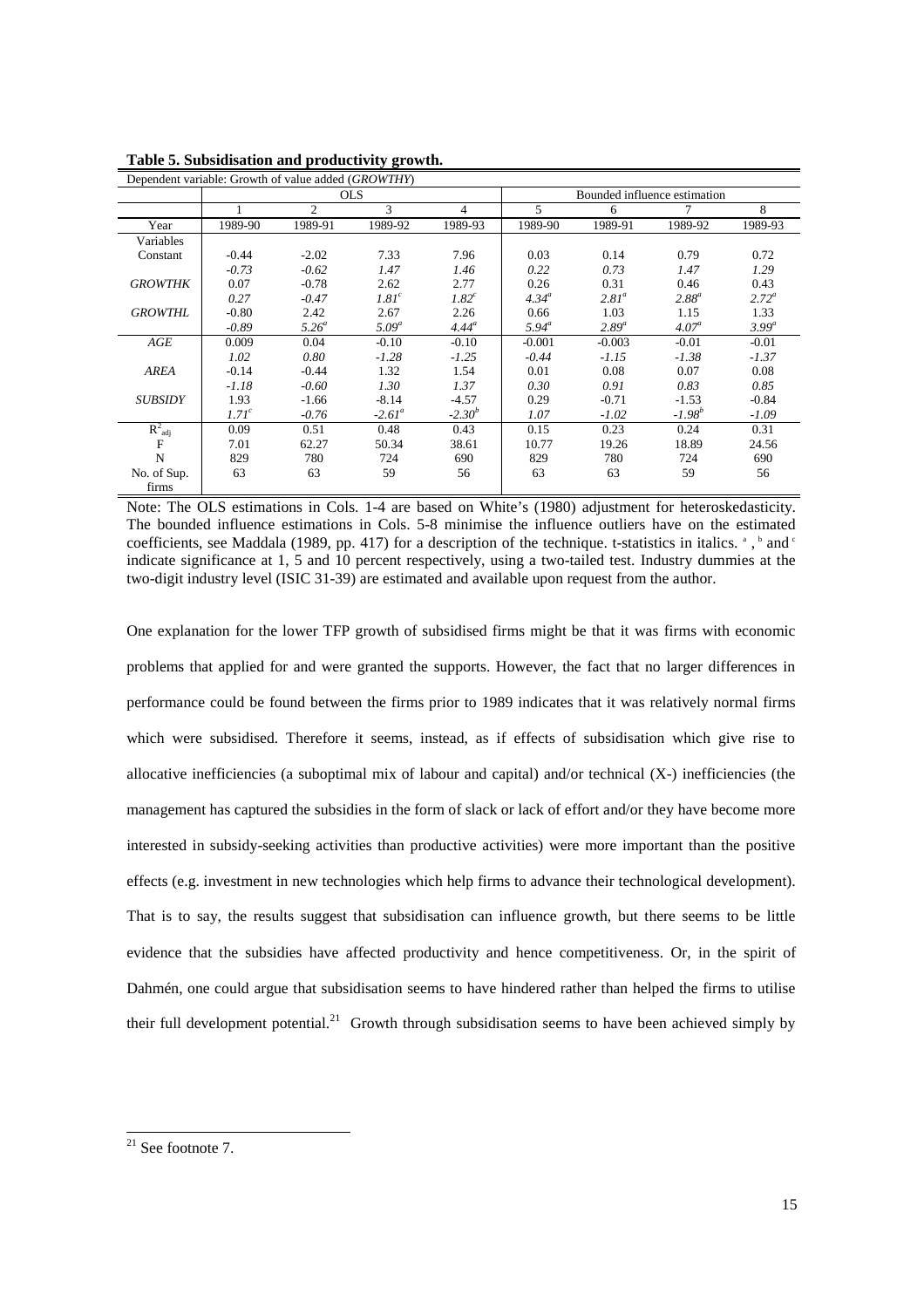using more inputs but not by improving on their usage.<sup>22</sup> Moreover, by transferring resources to firms which become less productive, the subsidies have also disfavoured non-subsidised firms because they have been forced to partly finance the subsidies. A strategy which, if it was used on a much larger scale, would have had negative effects on regional as well as national growth.

From a regional policy perspective the estimated coefficient for the AREA variable is also interesting. In the official motivations for the support it is argued that it is more troublesome to run a business in the sparsely populated support areas. However, because the coefficient is insignificant it seems as if no differences can be observed between firms located in the support areas and firms located outside the support areas. This holds for both the OLS estimations and the bounded influence estimations. Although positive agglomeration effects might make firms located in more populated areas more productive, congestion effects can have a negative effect on productivity. It should be noted, however, that we only test if firms located in the support areas are more or less productive than firms located outside the support areas. Agglomeration effects might be more important if one explicitly compares firms located in less populated areas with firms located in larger cities, where the population density is much higher.

#### 6. CONCLUDING REMARKS

l

Because investment subsidies are seen by many politicians in Sweden as well as in the EU as an efficient instrument to increase growth in firms located in backward regions, and because it is unclear how government subsidies influence the growth of firms' productivity, the purpose of this study has been to examine differences in productivity performance between Swedish non-subsidised firms and firms which have been granted capital subsidies. By comparing the firms and by controlling for different factors that might affect total factor productivity growth we have tried to isolate the effects of subsidisation.

 $22$  Because it is impossible to examine what would have happened if no supports had been granted we cannot with certainty say that it was subsidisation that led to a lower productivity growth for the subsidised firms. It might be the case that these firms for some other reasons, which we have not been able to control for, have developed less well. To examine if other factors than the ones we have controlled for affect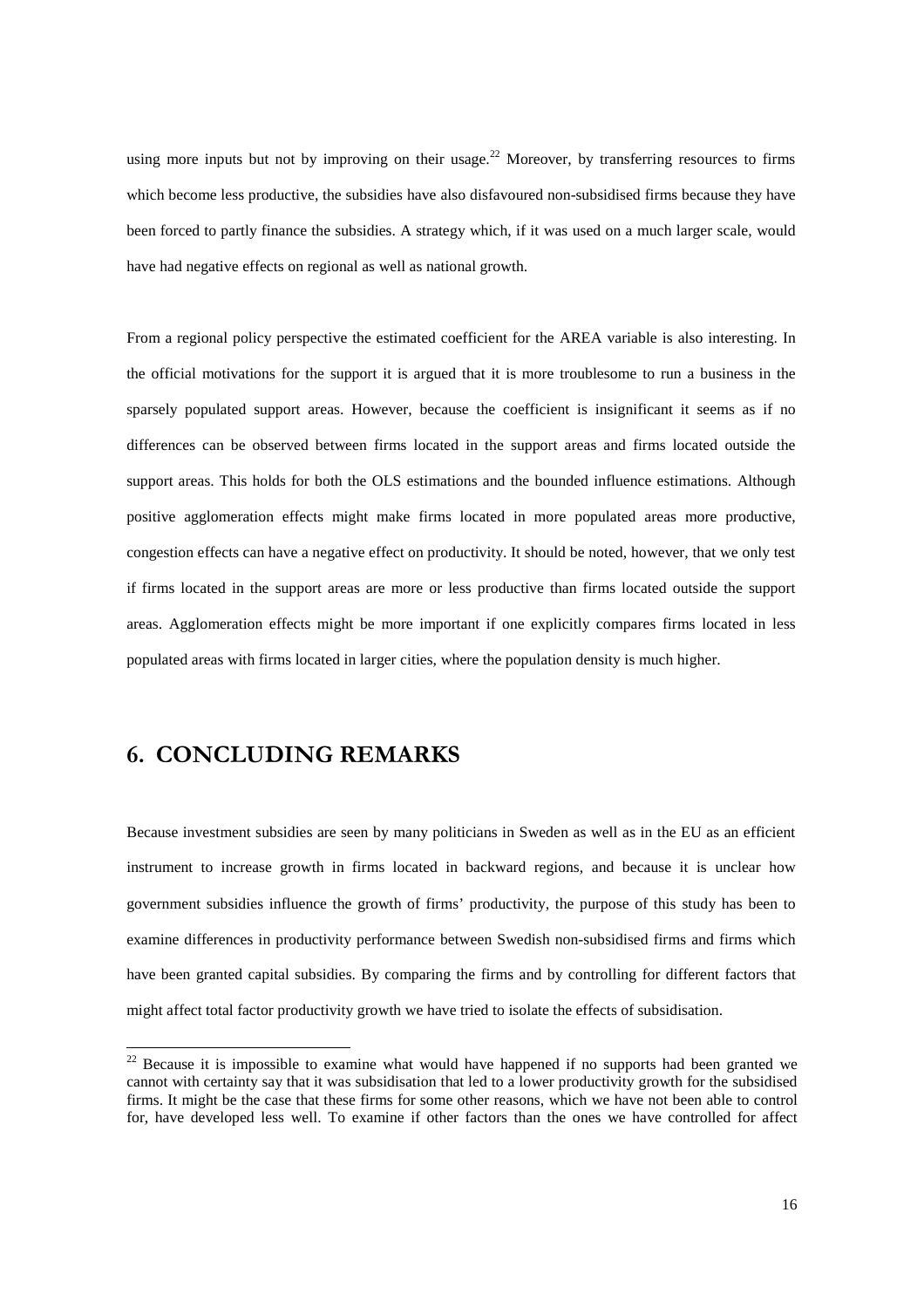The study shows that subsidisation is positively correlated with growth of value added and that productivity of the subsidised firms seems to increase the first year after the subsidies were granted. But, after the first year it seems that the more subsidies a firm has been granted, the worse TFP growth develops. An implication of this study, as well as of the results from e.g. Beason & Weinstein's (1996) and Lee's (1996) studies of industrial policy in Japan and Korea, is that even if there might be market failure justifications for subsidies, it is not certain that resources will be efficiently allocated. The influence of important pressure groups can lead to subsidisation of less productive firms, which implies that industrial policy prevents or delays the structural transformation of the industry. Moreover, subsidisation can also make firms less efficient.

In official evaluations of the effects of producer subsidies, the number of (gross) jobs a support program creates is often used as a measure of its effectiveness.23 This measure is, however, insufficient for several reasons. For example, by neglecting indirect negative effects (such as the number of jobs lost due to the financing of the supports), the evaluations tend to overestimate the employment effects of the subsidies. But perhaps more importantly, most evaluations do not take into account any growth effects. Therefore, an important task for future research and for future public evaluations of support programs is to examine, to a larger extent, the effects of subsidisation on productivity.

## 7. REFERENCES

- − Beason, R & Weinstein, D E, (1996), "Growth, economies of scale, and targeting in Japan (1955-1990)". *The Review of Economics and Statistics*, Vol. 78, No. 2, May, pp. 286-295.
- − Baumol, W J, (1990), Entrepreneurship: Productive, unproductive, and destructive. *Journal of Political Economy*, Vol. 98, No. 5, pp. 893-921.

productivity growth Ramsey RESET tests of omitted variables have been calculated. The tests are significant. One should therefore be aware of the possibility of bias in our estimated coefficients.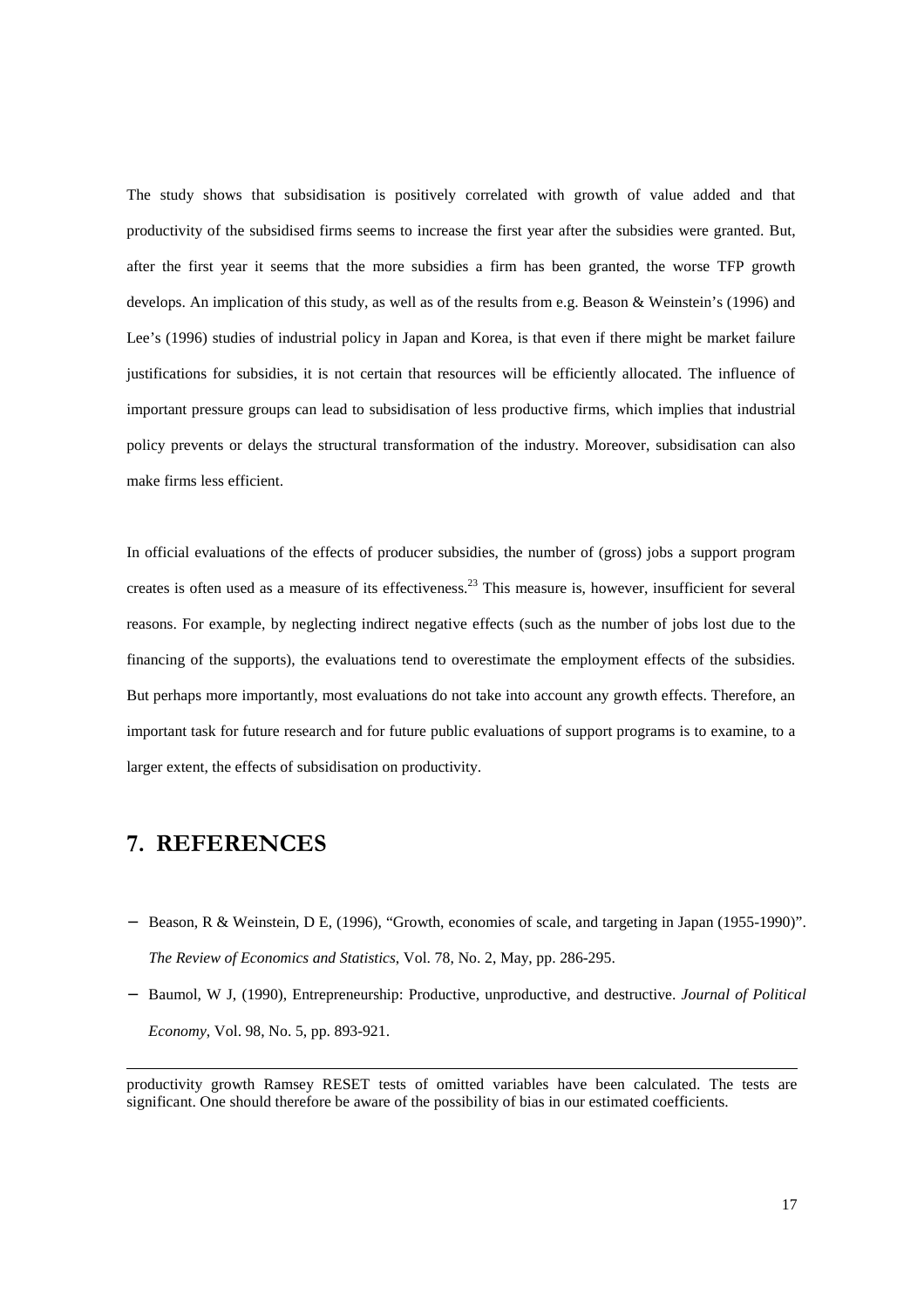- − Begg, I, (1989), "European integration and regional policy*". Oxford Review of Economic Policy*, Vol. 5, No. 2, pp. 90-114.
- − Blomström, M, Lipsey, R E, & Zejan, M, (1996), "Is fixed investment the key to economic growth?". *The Quarterly Journal of Economics*, Vol. 111, February, pp. 267-276.
- − Brezis, E S, Krugman, P, & Tsiddon, D, (1993), "Leapfrogging in international competition: A theory of cycles in national technological leadership*". The American Economic Review*, Vol. 83, No. 5, pp. 1211- 1219.
- − Burton, J, (1983), *Picking losers …?*. The Institute of Economic Affairs, London.
- − Caves, R E, & Barton, D R, (1990), *Efficiency in U.S. manufacturing industries*. The MIT Press, Cambridge, Massachusetts.
- − Dahmén, E, (1998), "Technology, Technique and Entrepreneurial Activity in Economic theory: An historical outline". Pp. 61-80 in Odhnoff, J, & Svedin, U, (ed), 1998, *Technological systemic changes and economic theories*. Swedish Council for Planning and Coordination of Research, Report 1998:5.
- − De Long, J B, & Summers, L H, (1991), "Equipment investment and economic growth". *The Quarterly Journal of Economics*, Vol. 106, May, pp. 445-502.
- − EU (1996), *Europeiska unionens stöd och lån Vägledning till gemenskapens finansiering*. Byrån för Europeiska gemenskapernas officiella publikationer, Bryssel.
- − Kornai, J, (1986), "The soft budget constraint". *Kyklos*, vol. 39, Fasc. 1, pp. 3-30.
- − Lee, J-W, (1996), "Government interventions and productivity growth". *Journal of Economic Growth*, Vol. 1, September, pp. 391-414.
- − Leibenstein, H, (1966), "Allocative efficiency vs. "X-efficiency"". *The American Economic Review*, Vol. 56, No. 3, pp. 392-415.
- − Lundberg, E, (1961), *Produktivitet och räntabilitet. Studier i kapitalets betydelse inom svenskt näringsliv*. Norstedt, Stockholm, Sweden.
- − Maddala, G S, (1989), *Introduction to econometrics.* Maxwell Macmillan Int. Editions. New York.

 $23$  For example, the  $8<sup>th</sup>$  Annual report on the Structural funds of the EU claims that the result of Objective 2 assistance (the conversion of regions in industrial decline) is that more than 870 000 gross jobs will be either created, saved or redistributed as a result of assistance over the period 1997-99 period.